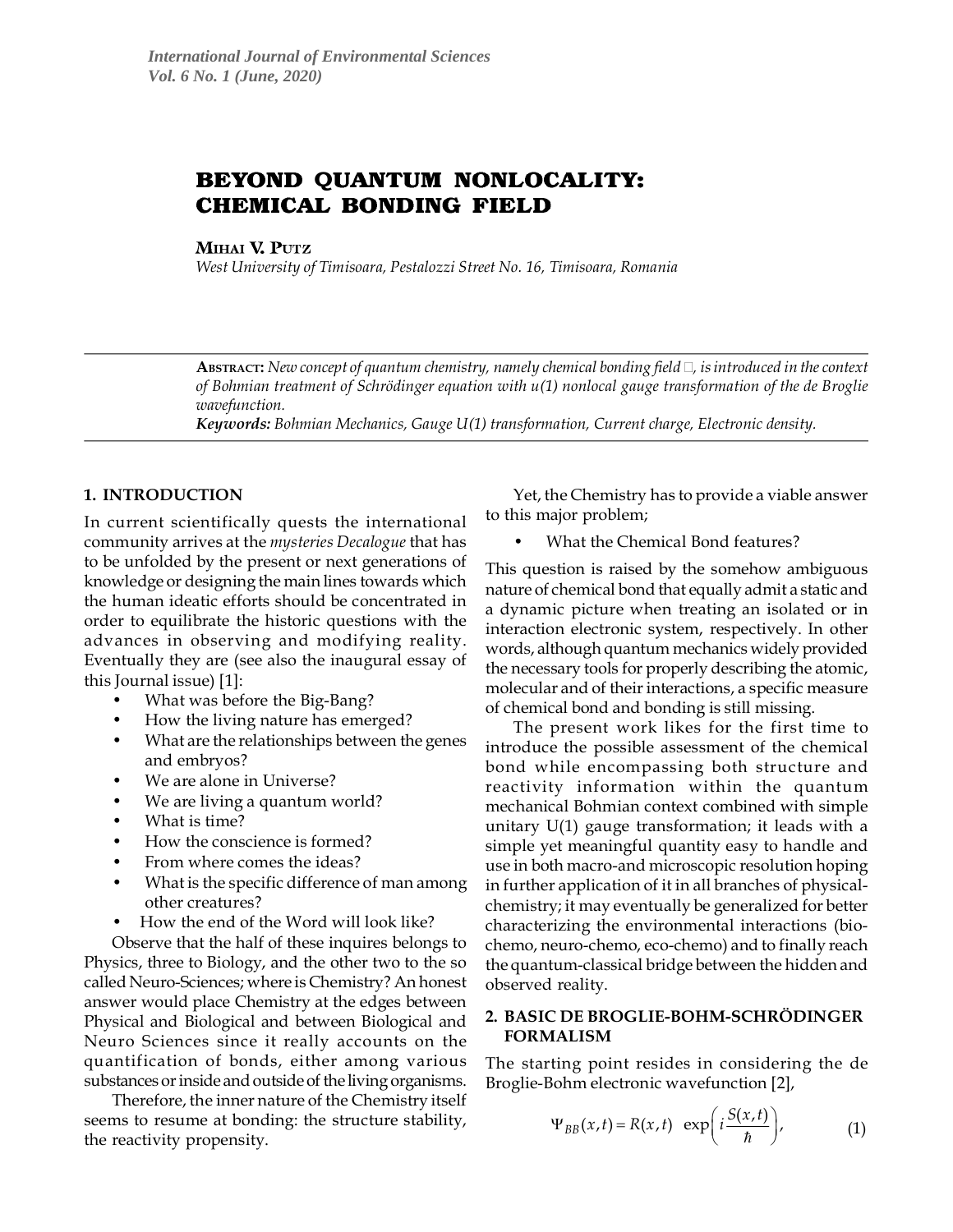with the R-amplitude and S-phase factors given respectively as:

$$
R(x,t) = \sqrt{\Psi(x,t)^2} = \rho^{1/2}(x),
$$
 (2a)

$$
S(x,t) = px - Et = S_0 - Et,
$$
 (2b)

in terms of electronic density  $\rho$ , momentum  $p$ , total energy  $E$ , and space-time  $(x,t)$  coordinates, without spin.

In these conditions, since one perfumes the wavefunction partial derivatives respecting space and time,

$$
\frac{\partial^2 \Psi_{BB}}{\partial x^2} = \left[ \frac{\partial^2 R}{\partial x^2} + 2 \frac{i}{\hbar} \frac{\partial R}{\partial x} \frac{\partial S}{\partial x} + \frac{i}{\hbar} R \frac{\partial^2 S}{\partial x^2} - \frac{R}{\hbar^2} \left( \frac{\partial S}{\partial x} \right)^2 \right] \exp\left( \frac{i}{\hbar} S \right), \tag{3a}
$$

$$
\frac{\partial \Psi_{BB}}{\partial t} = \left[ \frac{\partial R}{\partial t} + \frac{i}{\hbar} R \frac{\partial S}{\partial t} \right] \exp\left( \frac{i}{\hbar} S \right),\tag{3b}
$$

the conventional Schrödinger equation [3]

$$
i\hbar \frac{\partial \Psi_{BB}}{\partial t} = -\frac{\hbar^2}{2m} \frac{\partial^2 \Psi_{BB}}{\partial x^2} + V \Psi_{BB}
$$
(4)

takes the real and imaginary forms:

$$
\frac{\partial R}{\partial t} = -\frac{1}{2m} \left[ 2 \frac{\partial R}{\partial x} \frac{\partial S}{\partial x} + R \frac{\partial^2 S}{\partial x^2} \right],
$$
 (5a)

$$
-R\frac{\partial S}{\partial t} = -\frac{\hbar^2}{2m}\frac{\partial^2 R}{\partial x^2} + \frac{R}{2m}\left(\frac{\partial S}{\partial x}\right)^2 + VR,\tag{5b}
$$

that can be further arranged as:

$$
\frac{\partial R^2}{\partial t} + \frac{\partial}{\partial x} \left[ \frac{R^2}{m} \frac{\partial S}{\partial x} \right] = 0,
$$
 (6a)

$$
\frac{\partial S}{\partial t} - \frac{\hbar^2}{2m} \frac{1}{R} \frac{\partial^2 R}{\partial x^2} + \frac{1}{2m} \left(\frac{\partial S}{\partial x}\right)^2 + V = 0.
$$
 (6b)

Worth noting that the first equation (6a) recovers in 3D coordinates the charge current (j) conservation law,

$$
\frac{\partial \rho}{\partial t} + \Delta \mathbf{j} = 0, \mathbf{j} = \left( R^2 / m \right) \overline{\Delta S}, \tag{7a}
$$

while the second equation (6b) in 3D,

$$
\frac{\partial S}{\partial t} - \frac{\hbar^2}{2m} \frac{\nabla^2 R}{R} + \frac{1}{2m} (\nabla S)^2 + V = 0
$$
 (7b)

extends the basic Schrödinger equation (4) to include further quantum complexity. It may be clearly seen since recognizing that:

$$
(\Delta S)^2 = p^2 \Rightarrow \frac{1}{2m} (\Delta S)^2 = \frac{p^2}{2m} = T; \frac{\partial S}{\partial t} = -E \tag{8}
$$

one gets from (7b) the total energy expression:

$$
E = T + V + V_{\text{quad}} \tag{9a}
$$

in terms of newly appeared so called quantum (or Bohm) potential

$$
V_{qua} = -\frac{\hbar^2}{2m} \frac{\Delta^2 R}{R}.
$$
 (9b)

Exploring the consequences of the existence of the Bohm potential (9b) reveals most interesting features of the fundamental nature of electronic quantum behavior. We will survey some of them in what follows.

## 2.1 Limits of  $V_{\text{qua}}$

From definition (9b) one can easily yield that the Bohm potential comprises both classical and infinitely manifested quantum characters:

$$
V_{qua} = \begin{cases} \infty, & m \to 0, \text{ ...small quantum particles} \\ 0, & \frac{\hbar}{m} \to 0, \text{ ...classical particles and limit (10)} \end{cases}
$$

## 2.2 The Case  $V_{\text{gas}} = T$

If the whole particle kinetic energy is "created" from the quantum potential,

$$
V_{\text{and}} = T = E - V \tag{11}
$$

then the quantum potential (9b) resembles the stationary Schrödinger equation under the form:

$$
-\frac{\hbar^2}{2m}\nabla^2 |\Psi_{BB}| = (E - V)|\Psi_{BB}| \tag{12}
$$

when considering from the first part of (2a) the equivalence  $R = |\Psi_{BB}|$ .

Note that while factorizing the wavefunction (1) on spatial and temporal contributions,

$$
\Psi_{BB}(x,t) = \Psi_{BB0}(x) \exp\left(-\frac{E \cdot t}{\hbar}\right),\tag{13a}
$$

$$
\Psi_{BB0}(x) = R_0(x) \exp\left(\frac{i}{\hbar}S_0\right), \tag{13b}
$$

$$
R_0^2 = \Psi_{BB0}^2(x) = \Psi_{BB}^2(x, t), \tag{13c}
$$

the equality (11) between its extreme parts holds when the spatial wave function domain is restricted to the real realm only, i.e.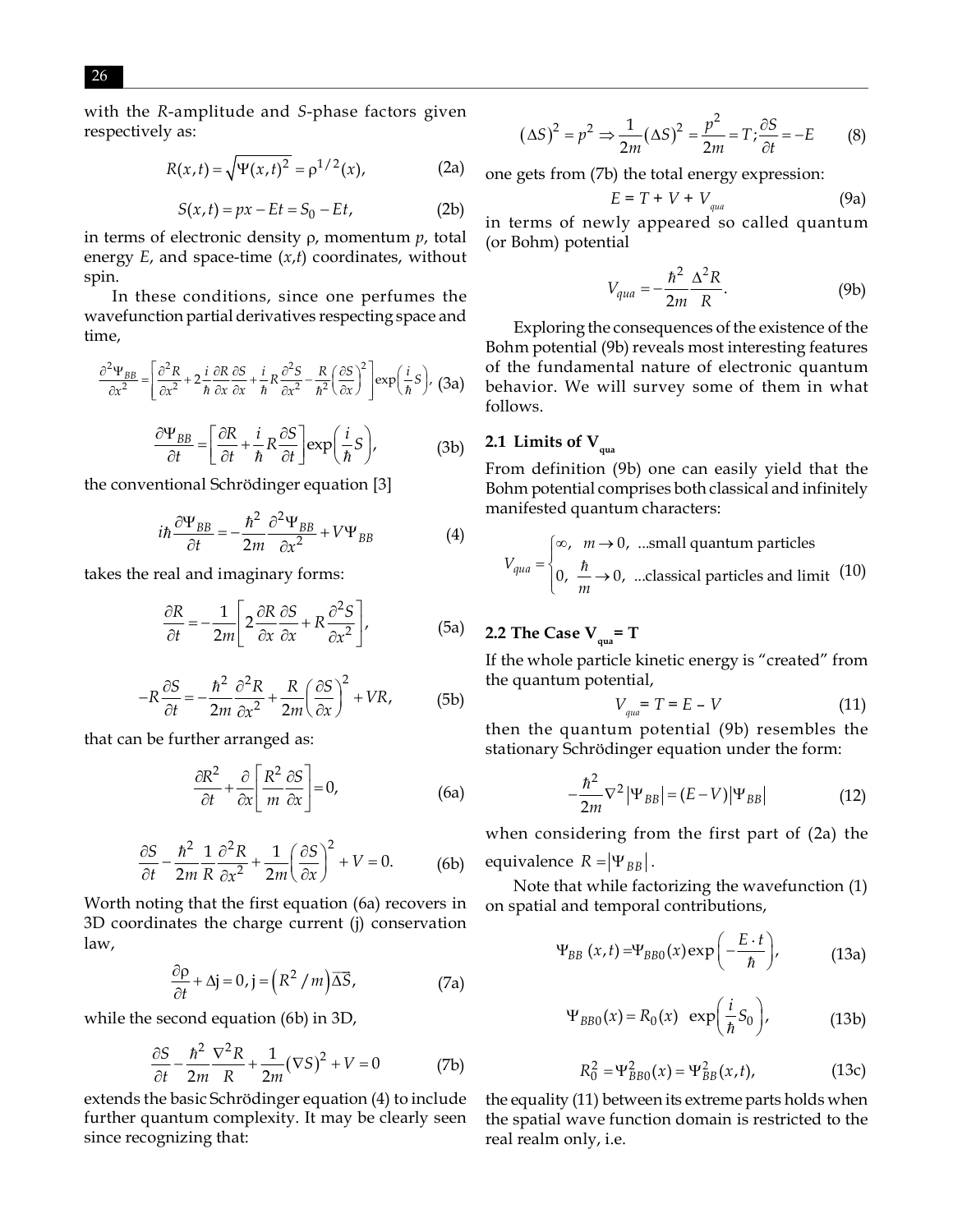$\Psi_{_{BB0}}(x) \in \Re \Rightarrow S_0 = 0 \Rightarrow p = 0 \Rightarrow T = 0 \Rightarrow E = V + V_{_{qual}}.$  (14)

Such situation is specific to electrons in their rest or s- or  $Y_{\text{min}}$ -states in atoms, encompassing therefore a complex quantum dynamical equilibrium. Such result reopens the issue of providing a quantum analytical base of the first Bohr postulate concerning the stationary states in bonded quantum systems.

#### 2.3 The First Bohr Postulate Reloaded

We have to show the two ways of the equivalence between the total force acting upon a particle moving in a potential field and the time conservation of its total energy:

$$
\mathbf{F} = -\overline{\nabla V}_{tot} \left( = -\overline{\nabla V}_{quad} + \overline{\nabla V} \right) = m \stackrel{\bullet}{x} \Leftrightarrow E = \frac{m}{2} \stackrel{\bullet}{x}^2 + V_{tot}(x(t)) = CT. \text{ IN TIME} \tag{15}
$$

The left-to-right proof is immediate and based on common analytical mechanics: if one differentiates both parts of a general total energy there is immediate that:

$$
\frac{\partial E}{\partial t} = m \dot{x} \dot{x} + \nabla V_{tot} \dot{x} = 0 \tag{16}
$$

when the left side prescription of (15) applies.

Reciprocally, assuming the explicit time independence of total energy, we practically have that:

$$
E = ct \Rightarrow \frac{\partial^2 S}{\partial t^2} = \frac{\partial}{\partial t} (-E) = 0;
$$
 (17a)

Now, implementing (17a) together with other spacetime Bohm S-phase factor relationships,

$$
\frac{\partial}{\partial t} \Delta S = \frac{\partial}{\partial t} p = \frac{\partial}{\partial t} m \dot{x} = m \dot{x}, \qquad (17b)
$$

$$
\frac{\nabla S}{m} = \frac{p}{m} = \frac{mx}{m} = x \tag{17c}
$$

in the partial time-derivative operator applied on equation (7b),

$$
\frac{\partial^2 S}{\partial t^2} + \frac{\partial V_{qua}}{\partial x} \frac{\partial x}{\partial t} + \frac{\nabla S}{m} \frac{\partial}{\partial t} \nabla S + \frac{\partial V}{\partial x} \frac{\partial x}{\partial t} = 0, \quad (18a)
$$

there is immediate to obtain the left side expression of  $(15)$ :

$$
m\overline{x} = F_{\text{tot}} = F_{\text{clas}} + F_{\text{qua}} = -\overline{\nabla}\overline{V} - \overline{\nabla}\overline{V}_{\text{qua}} \qquad (18b)
$$

This way, the stationarity Bohr postulate combine both classical and quantum characters in close agreement with the eigen- or observable states it beholds. Further consideration respecting the Bohr quantification in the Bohm context was elsewhere addressed [4].

## 2.4 Locality in Bonding Systems

When both  $V_{\text{max}}$ =T and spatial conservation of total energy  $E = V + V_{quad}$  are assumed, the particle localization condition unfolds as:

$$
0 = \frac{\partial E}{\partial x} = -\overline{\nabla V} - \overline{\nabla V}_{qua} = F_{clas} + F_{qua} = F_{tot}
$$
 (19)

leading with the idea that, experimentally, a particle is observed as corpuscle only when the cloassical force applied (aka the measurement apparatus) reaches through its range of action the negative of the quantum potential associate with the Schrödinger stationary (or eigen) state.

#### 2.5 Nonlocality in Bonding Systems

Although manifestly in quantum stationarity and localization the quantum potential (9b) comprises the inherent nonlocality features as well. For instance, one could observe that the quantum field is independent of the intensity of measurement (the magnitude of *aR*) but dependent only on its form:

$$
V_{qua} = -\frac{\hbar^2}{2m} \frac{\Delta^2 (aR)}{(aR)} = -\frac{\hbar^2}{2m} \frac{\Delta^2 R}{R}
$$
 (20)

Moreover, since according with the basic properties of correct wavefunctions we have that while the entirely as well as the amplitude of de Broglie-Bohm wave-packet cancel at "infinitum",

$$
\mathcal{Y}_{_{RR}}(x \to \infty) = 0; R(x \to \infty) = 0 \tag{21}
$$

the quantum potential (20) do not vanish asymptotically, meaning that it does not behave locally, being distributed in a spatial-temporal manner assuring the nonlocal or non-separated or entangled interaction [5].

An immediate generalization for many-body systems may be as well furnished for the generalized Schrödinger equation:

$$
i\hbar \frac{\partial}{\partial t} \Psi_{BB}(x_1,...,x_N,t) = \left[ -\frac{\hbar^2}{2m} \sum_{i=1}^N \nabla_i^2 + V \right] \Psi_{BB}(x_1,...,x_N,t) / (22a)
$$

with

$$
\Psi_{BB}(x_1,...,x_N,t) = R(x_1,...,x_N,t) \exp\left(i\frac{S(x_1,...,x_N,t)}{\hbar}\right),
$$
 (22b)

while the N-body quantum potential becomes

$$
V_{N-qua} = -\frac{\hbar^2}{2m} \frac{\nabla^2 R(x_1, ..., x_N, t)}{R(x_1, ..., x_N, t)},
$$
 (22c)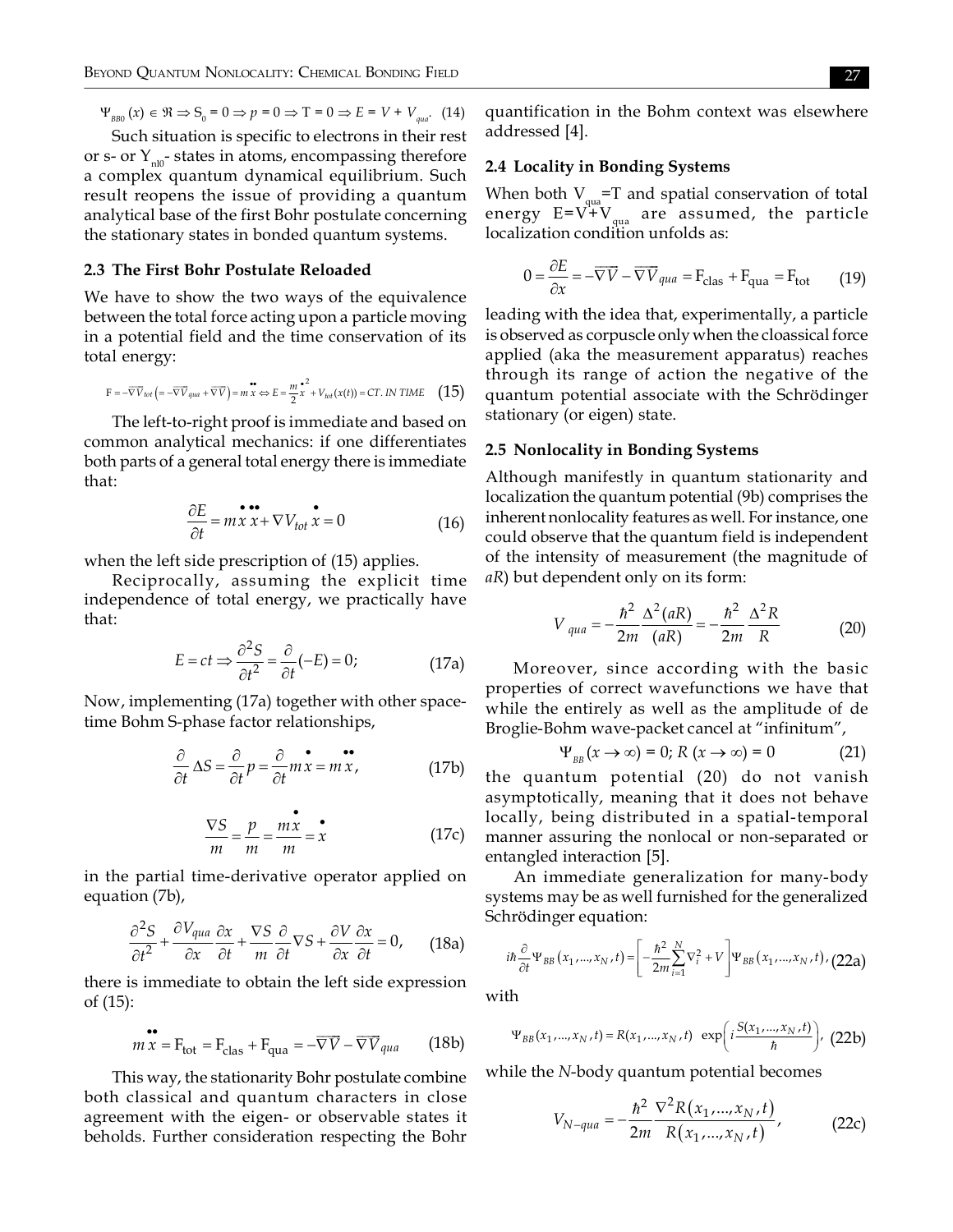Going to interpret the N-particles quantum field (22c) influence in nonlocality note that as it is not a decreasing function of distance the behavior of each particle may depend non-locally on the configuration of all others, no matter how far they may be.

In these conditions, the next conceptual issue rises:

How to understand the existence of individual objects when non-local entanglement states are over entire Universe extended?

Such paradox may be fortunately solved out by means of the fact that not all systems are equally correlated; actually, analytical independence may be achieved by considering the total wave function (22b) as a factorized product of individual independent wave functions,

$$
\Psi_{BB}(x_1,...,x_N,t) = \prod_{i=1}^N \Psi_{BBi}(x_i,t),
$$
 (23a)

in which case the quantum potential (22c) rewrites as the sum of individual terms:

$$
V_{N-qua} = \sum_{i=1}^{N} V_{i-qua} = -\frac{\hbar^2}{2m} \sum_{i=1}^{N} \frac{\nabla^2 R(x_i, t)}{R(x_i, t)}.
$$
 (23b)

Now, the interactions between each *i*-subunit may be treated din traditional (observable) chemical way, while their inner quantum behavior is driven by nonlocal interactions. Nevertheless, despite the present consideration considerably enlarges the quantum mechanical concepts and power of interpretation for the causes of things and of their interactions, the concrete measure of chemical bonding is still missing from the Bohmian quantum mechanics-a matter that is to be in next introduced; it has to be related either with locality of electronic pairs as well as with the nonlocality in what delocalization of electrons is concerned. In other words the chemical bonding field may be seen as the critical reality that transforms the locality in nonlocality and vice-versa; in this sense, it would be considered as the major concept in springing life and observable objects in Universe!

#### 3. INTRODUCING CHEMICAL BONDING FIELD

#### 3.1 Schrödinger Equation for U(1) Wavefunction

Since the chemical bonding is carried by electrons only, one can see the basic de Broglie-Bohm wavefunction  $(1)$  as belonging to gauge  $U(1)$  group transformation:

$$
\Psi_{U(1)}(x,t) = \Psi_{BB}(x,t) \exp\left(\frac{i}{\hbar} \frac{e}{c} \aleph(x,t)\right)
$$

$$
=R(x,t)\exp\left[\frac{i}{\hbar}\left(S(x,t)+\frac{e}{c}S(x,t)\right)\right], e=\frac{e_0^2}{4\pi\varepsilon_0}, \quad (24)
$$

where the *chemical field*  $\Box$  should account through of variational principle (Schrödinger equation here) by the electronic bond, eventually being quantified by associate corpuscle.

As such, one employs the gauge wavefunction (24) to compute the actual Schrödinger partial derivative terms as:

$$
\frac{\partial \Psi_{U(1)}}{\partial x} = \left[ \frac{\partial R}{\partial x} + \frac{i}{\hbar} R \left( \frac{\partial S}{\partial x} + \frac{e}{c} \frac{\partial S}{\partial x} \right) \right] \exp \left[ \frac{i}{\hbar} \left( S + \frac{e}{c} S \right) \right], \quad (25a)
$$

$$
\frac{\partial^2 \Psi_{U(1)}}{\partial x^2} = \begin{cases} \frac{\partial^2 R}{\partial x^2} + 2 \frac{i}{\hbar} \frac{\partial R}{\partial x} \left( \frac{\partial S}{\partial x} + \frac{e}{c} \frac{\partial S}{\partial x} \right) + \frac{i}{\hbar} R \left( \frac{\partial^2 S}{\partial x^2} + \frac{e}{c} \frac{\partial^2 S}{\partial x^2} \right) \\ -\frac{R}{\hbar^2} \left[ \left( \frac{\partial S}{\partial x} \right)^2 + \left( \frac{e}{c} \frac{\partial S}{\partial x} \right)^2 \right] - 2 \frac{e}{\hbar^2 c} R \frac{\partial S}{\partial x} \frac{\partial S}{\partial x} \end{cases} \exp \left[ \frac{i}{\hbar} \left( S + \frac{e}{c} S \right) \right], \quad (25b)
$$

$$
\frac{\partial \Psi_{U(1)}}{\partial t} = \left[ \frac{\partial R}{\partial t} + \frac{i}{\hbar} R \left( \frac{\partial S}{\partial t} + \frac{e}{c} \frac{\partial S}{\partial t} \right) \right] \exp \left[ \frac{i}{\hbar} \left( S + \frac{e}{c} S \right) \right], \tag{25c}
$$

leading with the decomposition of the corresponding Schrödinger U(1) equation on the imaginary and real parts respectively:

$$
-\frac{\partial R}{\partial t} = \frac{1}{m} \left( \frac{\partial R}{\partial x} \frac{\partial S}{\partial x} + \frac{R}{2} \frac{\partial^2 S}{\partial x^2} \right) + \frac{e}{mc} \left( \frac{\partial R}{\partial x} \frac{\partial S}{\partial x} + \frac{R}{2} \frac{\partial^2 S}{\partial x^2} \right), \quad (26a)
$$

$$
-R \frac{\partial S}{\partial t} - R \frac{e}{c} \frac{\partial S}{\partial t} = -\frac{\hbar^2}{2m} \frac{\partial^2 R}{\partial x^2} + \frac{R}{2m} \left[ \left( \frac{\partial S}{\partial x} \right)^2 + \left( \frac{e}{c} \frac{\partial S}{\partial x} \right)^2 \right] + \frac{e}{mc} R \frac{\partial S}{\partial x} \frac{\partial S}{\partial x} + VR, \quad (26b)
$$

that can be further rearranged as:

 $-\left($ 

$$
-\frac{\partial R^2}{\partial t} = \frac{1}{m} \frac{\partial}{\partial x} \left( R^2 \frac{\partial S}{\partial x} \right) + \frac{e}{mc} \frac{\partial}{\partial x} \left( R^2 \frac{\partial S}{\partial x} \right), \quad (27a)
$$
  

$$
\frac{\partial S}{\partial t} + \frac{e}{c} \frac{\partial S}{\partial t} \right) = -\frac{\hbar^2}{2m} \frac{1}{R} \frac{\partial^2 R}{\partial x^2} + \frac{1}{2m} \left[ \left( \frac{\partial S}{\partial x} \right)^2 + \left( \frac{e}{c} \frac{\partial S}{\partial x} \right)^2 \right] + \frac{e}{mc} \frac{\partial S}{\partial x} \frac{\partial S}{\partial x} + V. \quad (27b)
$$

Equations (27) reveal some interesting features of the chemical bonding to be in next discussed.

#### 3.2 Chemical Field Charge Current

The equation (27a) provides the conserving charge current with the form:

$$
\mathbf{j}_{\mathrm{U}(1)} = \frac{R^2}{m} \left( \overrightarrow{\nabla S} + \frac{e}{c} \overrightarrow{\nabla S} \right) = \mathbf{j}_\mathrm{S} + \mathbf{j}_\mathrm{N}
$$
 (28)

leaving with idea that additional current is responsible for the chemical field to be activated, namely:

$$
j_{N} = \frac{e}{mc} R^{2} \overrightarrow{\nabla N}
$$
 (29)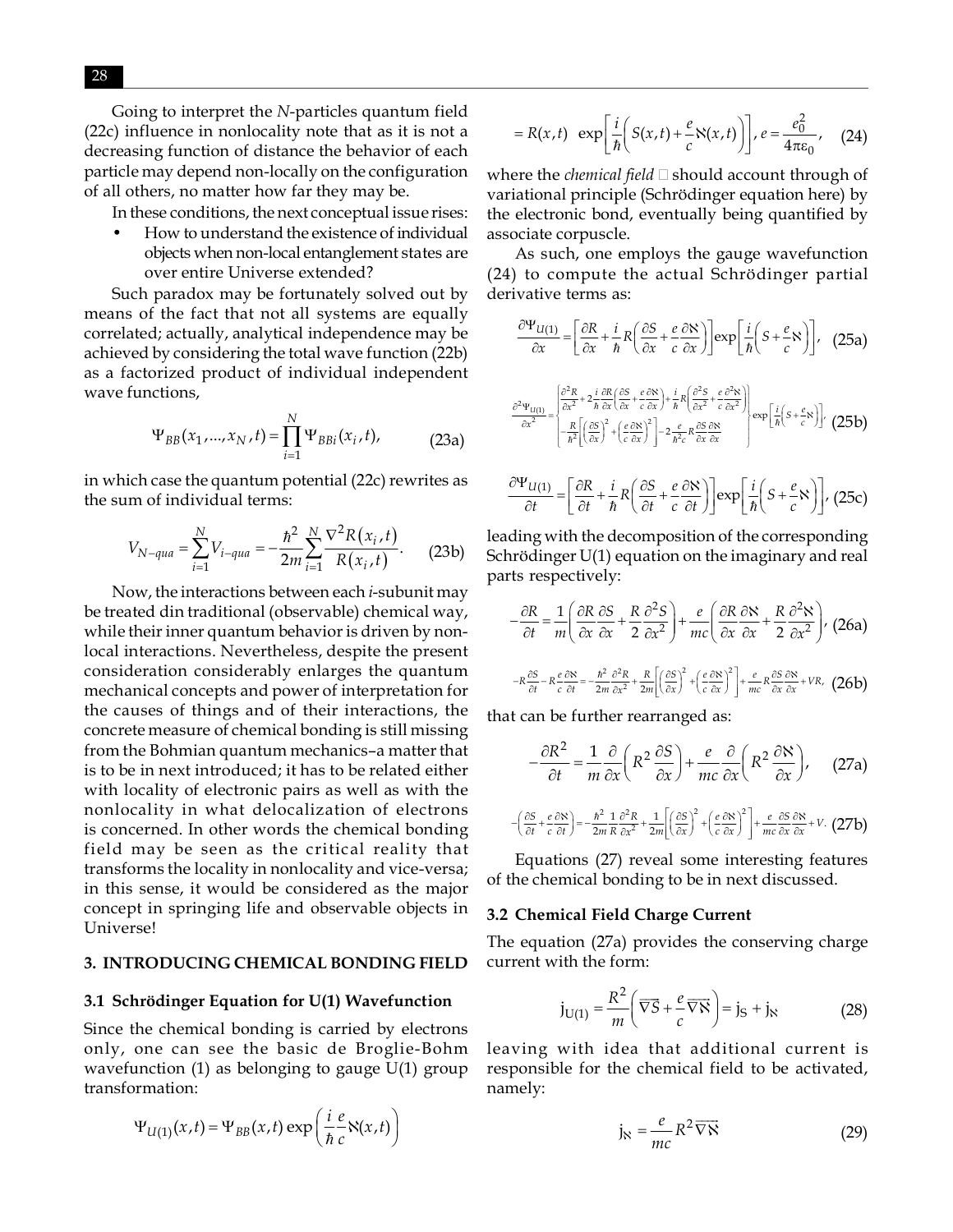which vanishes when the *global gauge* condition is considered, *i.e.* when

$$
\frac{\partial \aleph}{\partial x} = 0 \tag{30}
$$

Therefore, in order the chemical bonding be created the *local gauge* transformation should be used that is

$$
\frac{\partial \aleph}{\partial x} \neq 0. \tag{31}
$$

In these conditions, the chemical field current (29) carries specific bonding particles that can be appropriately called as bondons, closely related with electrons, in fact with the those electrons involved in bonding, either as single, lone pair or delocalized, and having an oriented direction of moving, with an action depending on chemical field itself  $\Box$ .

#### 3.3 Gauge Chemical Bonding Fields

Nevertheless, another important idea abstracted from above discussion is that going to search the chemical field  $\Box$  no global gauge condition as (30) should be used. Worth noting as well that the presence of the chemical field do not change the Bohm quantum potential (9b) which is recovered untouched in (27b) thus preserving the entanglement of interaction. With his there follows that in order the de Broglie-Bohm-Schrödinger formalism and equations (6) to be invariant under gauge  $U(1)$  transformation (24) a couple of gauge conditions the chemical field has to fulfilled out of equations (27); they are respectively:

$$
\frac{e}{mc}\frac{\partial}{\partial x}\left(R^2\frac{\partial \mathbf{N}}{\partial x}\right) = 0,\tag{32a}
$$

$$
\frac{e}{c}\frac{\partial \aleph}{\partial t} + \frac{1}{2m} \left(\frac{e}{c}\frac{\partial \aleph}{\partial x}\right)^2 + \frac{e}{mc}\frac{\partial S}{\partial x}\frac{\partial \aleph}{\partial x} = 0.
$$
 (32b)

Now, the chemical field  $\square$  is found through combining its spatio-temporal information contained in equation (32). From condition (32a) is getting that:

$$
\overrightarrow{\nabla\aleph} = -R \frac{\nabla^2 \aleph}{\overrightarrow{\nabla R} \cdot \overrightarrow{j}},
$$
 (33)

where the vectorial feature of the chemical field gradient was emphasized on the direction of its associated charge current (29) fixed by the versor  $\vec{i}$  $(j^2=1)$ . We will maintain such procedure whenever necessary for avoiding scalar to vector ratios and preserving the physical sense of the whole construction as well.

Next, the gradient (33) is replaced in (32b) to obtain a single equation for the chemical field:

$$
\frac{e}{2mc} \frac{R^2}{(\nabla R)^2} (\nabla^2 \aleph)^2 - \frac{R}{m} \frac{\nabla \vec{S} \cdot \nabla \vec{S}}{\nabla R \cdot \nabla \vec{S}} (\nabla^2 \aleph) + \frac{\partial \aleph}{\partial t} = 0 \tag{34}
$$

that can be further rewritten as:

$$
2\frac{e}{mc}\frac{\rho^2}{(\nabla \rho)^2}(\nabla^2 \aleph)^2 - 2\frac{\rho \vec{v} \cdot \vec{j}}{\nabla \rho \cdot \vec{j}}(\nabla^2 \aleph) + \frac{\partial \aleph}{\partial t} = 0 \quad (35)
$$

since calling the relations:

$$
R = \rho^{\frac{1}{2}}, \overline{\Delta S} = \overline{p} \Longrightarrow \begin{cases} \nabla R = \frac{1}{2} \frac{\nabla \rho}{\rho^{1/2}}; & (\nabla R)^2 = \frac{1}{4} \frac{(\nabla \rho)^2}{\rho} \\ \frac{\nabla \overline{S} \cdot \overline{\nabla S}}{\overline{\nabla R} \cdot \overline{\nabla S}} = \frac{2 \rho^{1/2} \overline{p} \cdot \overline{j}}{\overline{\nabla \rho} \cdot \overline{j}} \end{cases}
$$
(36)

Equation (35) can be solved for the Laplacian of the chemical field with general solutions:

$$
\left(\nabla^2 \aleph\right)_{1,2} = \frac{2 \frac{\rho \vec{v} \cdot \vec{j}}{\nabla \rho \cdot \vec{j}} \pm \sqrt{\frac{4 \rho^2 v^2}{(\nabla \rho)^2} - 4 \frac{2e}{mc} \frac{\rho^2}{(\nabla \rho)^2} \frac{\partial \aleph}{\partial t}}{\frac{4e}{mc} \frac{\rho^2}{(\nabla \rho)^2}}.
$$
 (37)

Equation (37), is a special propagation equation for the chemical field since it links the spatial Laplacian  $\Delta^2$   $\aleph$  =  $\Delta$  $\aleph$  with temporal evolution of the chemical field  $(\partial \aleph / \partial t)^{\frac{1}{2}}$ ; however, it may be considerable be simplified if assuming the stationary chemical field, i.e. chemical field as not explicitly depend on time,

$$
\frac{\partial \aleph}{\partial t} = 0,\tag{38}
$$

in agreement with the fact that once established the chemical bonding should be manifested stationary in order to preserve the stability of the structure it applies.

With condition (38) we may still have two solutions for the chemical field.

One corresponds with the *homogeneous* chemical bonding field

$$
\Delta N = 0 \Longrightarrow N_h = \frac{mc}{e} v_j \quad X_{bond} \tag{39}
$$

with the constant determined such that the field (39) to be of the same nature as the Bohm phase action S in  $(24)$ .

The second solution of (37) looks like

$$
\Delta \aleph = \frac{mc}{e} \frac{v \Delta \rho}{\rho}.
$$
 (40)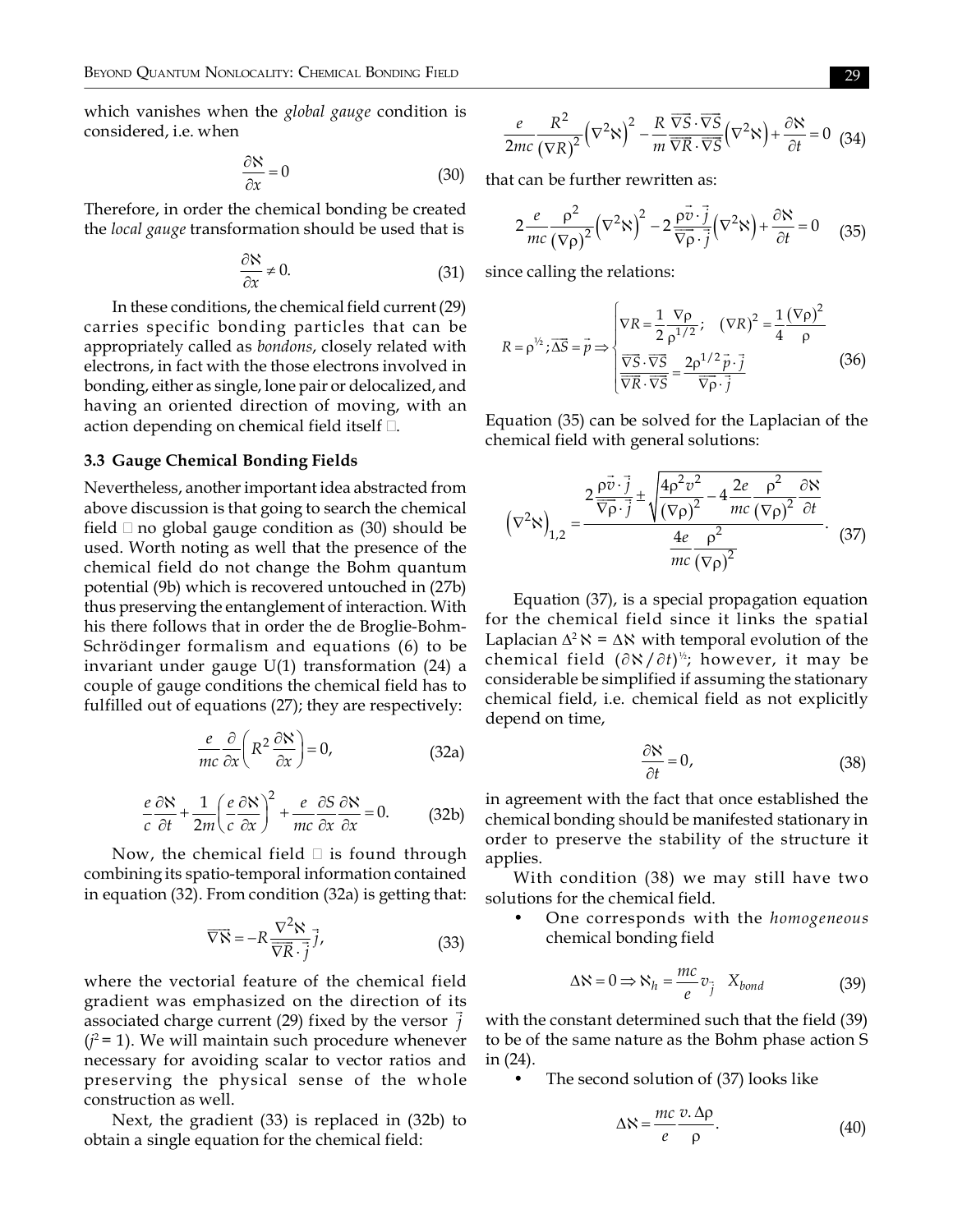Finally, equation (40) may be integrated to primarily give:

$$
\overrightarrow{\nabla\aleph} = \frac{mc}{e}\overrightarrow{v} \int_{\infty}^r \frac{\overrightarrow{\nabla\rho}\cdot\overrightarrow{j}}{\rho}dx = \frac{mc}{e}\overrightarrow{v} \left[\int_{\infty}^0 \frac{\overrightarrow{\nabla\rho}\cdot\overrightarrow{j}}{\rho}dx + \int_{0}^r \frac{\overrightarrow{\nabla\rho}\cdot\overrightarrow{j}}{\rho}dx\right] (41)
$$

that can be projected on *bondonic* current direction  $i$  and then further integrated as:

$$
\aleph - \aleph_0 = \frac{mc}{e} v_{\vec{j}} X_{bond} \left( \int_{\infty}^{0} \frac{\nabla \rho \cdot \vec{j}}{\rho} dl \right) + \frac{mc}{e} v_{\vec{j}} \int_{0}^{x(t)} \left( \int_{0}^{r} \frac{\nabla \rho \cdot \vec{j}}{\rho} dl \right) dr, \tag{42}
$$

from where there is identified both the so called manifested chemical bond field:

$$
\aleph_0 = \frac{mc}{e} v_{\vec{j}} X_{bond} \left( \int_0^\infty \frac{\nabla \rho \cdot \vec{j}}{\rho} dl \right), \tag{43a}
$$

for a given inter-nuclear distance  $X_{\text{bond}}$  as well as the delocalized chemical bond field:

$$
\aleph(x(t)) = \frac{mc}{e} v_{\vec{j}} \int_{0}^{x(t)} \int_{0}^{\overline{\nabla}\rho} \frac{\overline{\nabla}\rho}{\rho} dr dl
$$
 (43b)

which is the most general stationary chemical bonding field without spin.

Worth commenting on the integrand of above chemical bonding fields, since it accounts for the entangled distance concerned; as such, the expression (43b) converges to (43a) when and meaning that the  $x(t) \to \infty$  and  $r \to X_{\text{bond}}$  meaning that the  $X_{\text{bond}}$  is (locally) manifested in the infinite bath of nonlocal (entangled) interactions. Relation (39) may be as well recovered from (43b) when the density gradient becomes  $\Delta \rho \rightarrow \rho$ /  $X_{bond}$  and  $x(t) \rightarrow r \rightarrow X_{bond}$  revealing that the electronic system is completely isolated and with a uniform charge distribution along bonding (no no-local interactions admitted).

Another interesting point regards the general density gradient dependency of the chemical field (43b), a feature that finely resembles two important results of quantum chemistry:

- The gradient expansion when chemical structure and bonding is described in the context of density functional theory [6];
- The Bader zero flux condition for defining the basins of bonding [7], that in the present case is represented by the zero chemical boning fields, viz.:

$$
\aleph = 0 \Leftrightarrow \overrightarrow{\Delta \rho}.\overrightarrow{j} = 0 \tag{44}
$$

It is this last feature the decisive reason that the aleph function in gauge transformation (24) is correctly associated with chemical bonding!

### 3.4 Bondons: Chemical Elementary Particles of **Bonding**

Last issue addresses the range values of the chemical bonding field as well as its physical meaning. For the typical values enough observing that from the gauge  $U(1)$  transformation (24) that the chemical bonding field has to be in relation with the inverse order of the fine-structure constant:

$$
\aleph_{bondon} \sim \frac{\hbar c}{e} \sim 137.03599976 \frac{Joule \times meter}{Coulomb}, \qquad (45)
$$

an enough small quantity, in quantum range, to be apparently neglected, however, with crucial role for chemical bonding where the energies involved are about orders of 10<sup>-19</sup> Joules (electron-volts)! Nevertheless, for establishing the physical significance of the chemical bonding quanta field (45) one can proceed with the chain equivalences:

$$
\langle \aleph \rangle \sim \frac{\text{energy} \times \text{distance}}{\text{charge}} \sim \frac{\left(\text{charge } \times \text{ potential } \right) \times \text{distance}}{\text{charge}} \sim \left(\frac{\text{potential}}{\text{difference}}\right) \times \text{distance.}\left(46\right)
$$

The combined phenomenology of the results (45) and (46) states that: the chemical bonding field caries *bondons* with unit quanta (45) along the distance of bonding within the potential gap of stability or by tunneling the potential barrier of encountered bonding attractors.

Alternatively, from the generic form (39) for the chemical field, if one replaces the velocity by the kinetic energy and making then use by Heisenberg relationship, viz.

$$
v = \sqrt{\frac{2T}{m}} \sim \sqrt{\frac{2}{m}} \frac{\hbar}{t},
$$
 (47a)

the space-chemical bonding field dependence is simply achieved as:

$$
N \sim \left(\frac{c\hbar}{e}\sqrt{\frac{2m}{\hbar t}}\right) X_{bond} \sim 4.28715 \cdot 10^{13} X_{bond} \quad (47b)
$$

where we can assume various instantaneous times according with the studied phenomena. At one extreme, when the ration of the first Bohr radius ( $a_0$  = 0.52917.10<sup>-10</sup> *m*) to the speed velocity is assumed,  $t \rightarrow$  $t_0 = a_0/c = 1.76512.10^{-19}$  < second>, the two numerical relations for the chemical bonding field, namely (45) and (47b), are equated to give the typical lengths of the entanglement bond  $X_{\text{hand}} \in (0,3.19643.10^{12})$ *Imeters* > with a an observable character in the finestructure phenomena ranges. On the other side, on a chemically femto-second scale, i.e.  $t_{bonding} \sim 10^{-12} s$ , one finds  $X_{bound} \sim 10^{-8} m$  thus widely recovering the custom